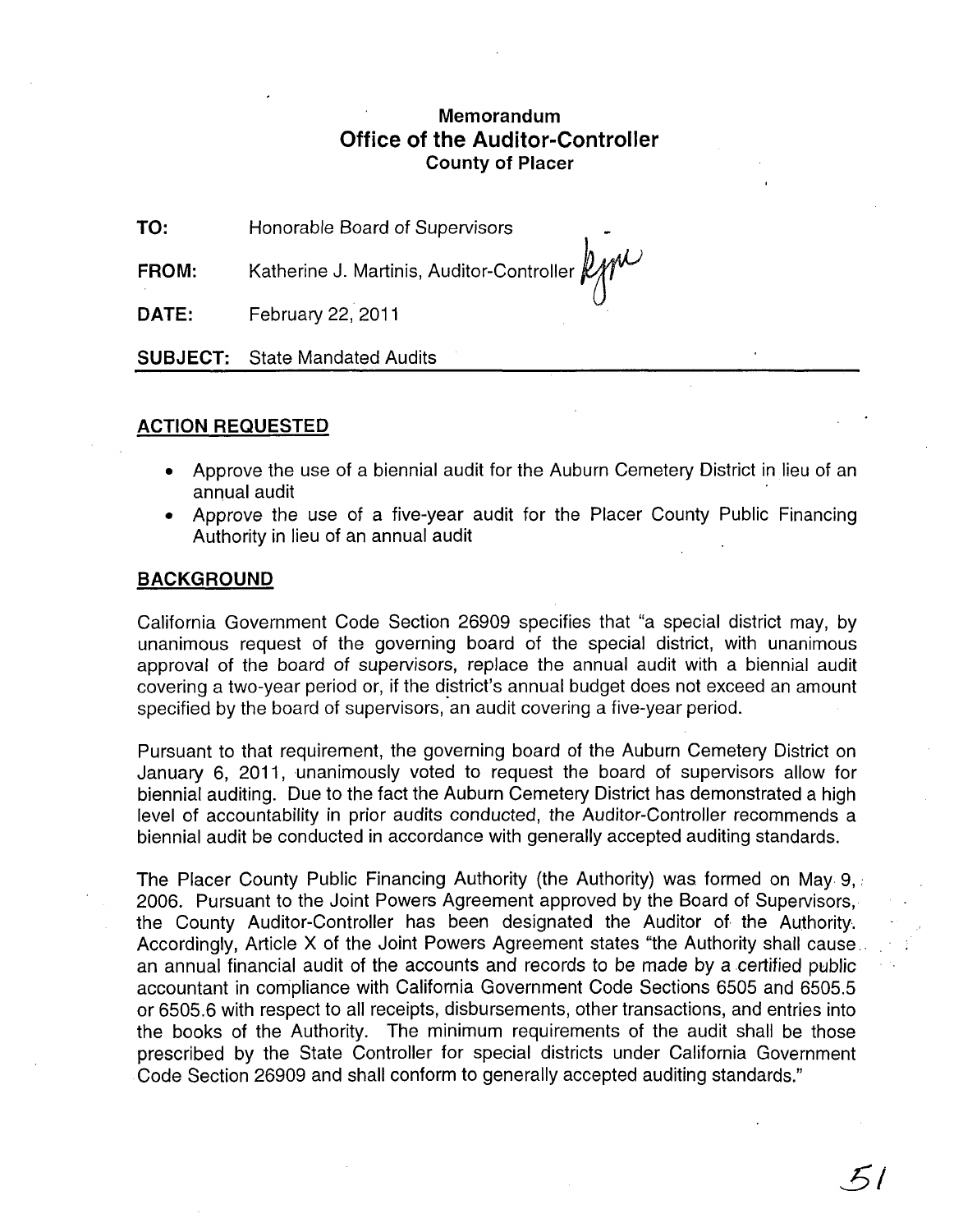Pursuant to the requirements in the preceding paragraph, the Auditor-Controller recommends the use of a five-year audit covering five year periods as long as the annual budget of the Authority does not exceed \$25,000 in any single year being covered by a five-year audit.

# **FISCAL IMPACT**

These actions have no fiscal impact to the County or the Authority. The cost to conduct the five-year audit of the Authority has been budgeted within the Auditor-Controller appropriation.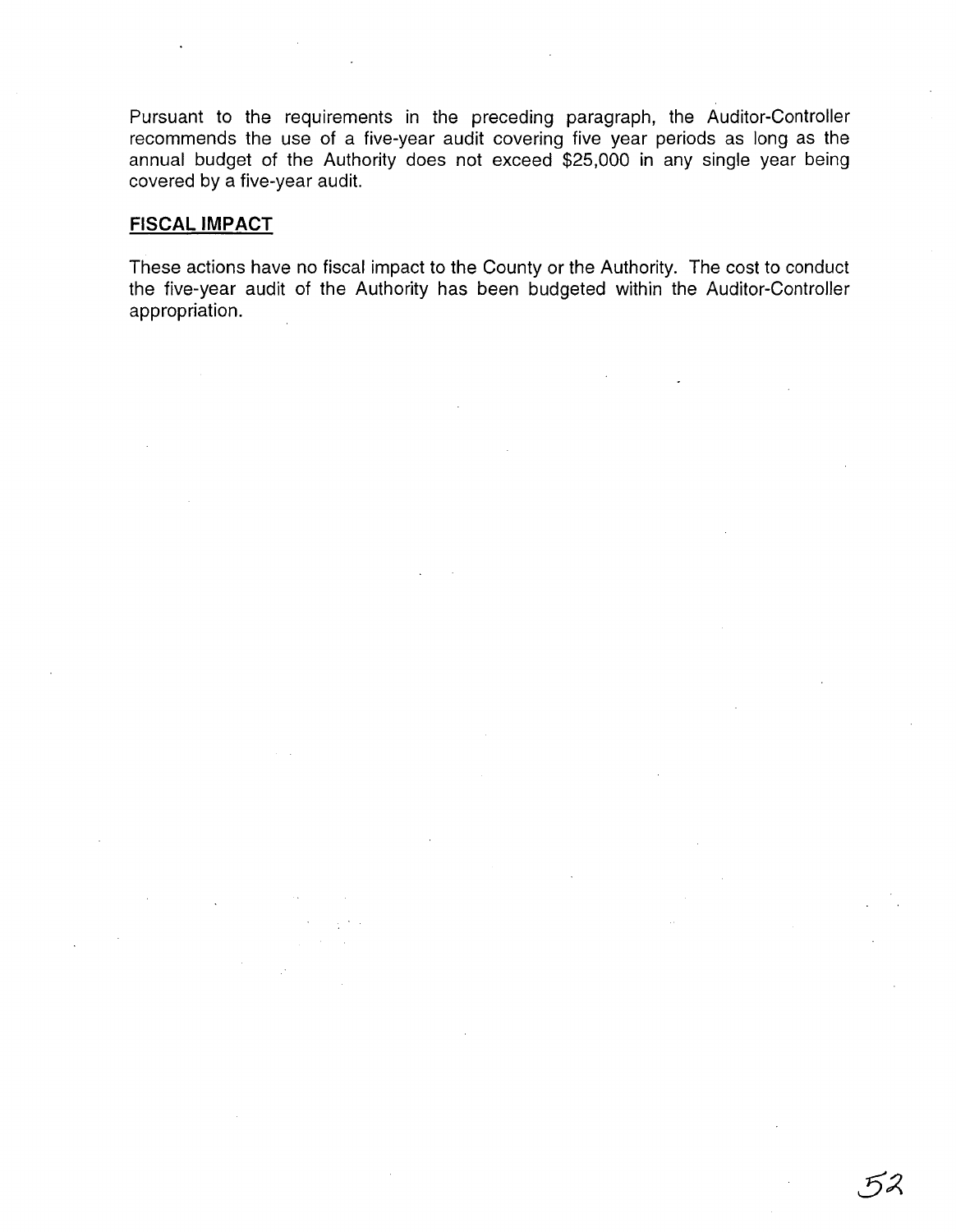# **AUBURN CEMETERY DISTRICT**

1040 COLLINS DRIVE . P.O. BOX 4357 . AUBURN, CALIFORNIA 95604 (530) 885-5922 • FAX (530) 885-5938

*•• .J* 

わろ

January 18,2011

Ms. Kathy Martinis 2970 Richardson A venue Auburn, CA 95603

Re: State Mandated Audit

Dear Kathy:

I am writing to request your office place the topic of State Mandated Auditing (biennially rather than annually), on the Board of Supervisors Agenda for the Auburn Public Cemetery District (APCD). As you are aware the CA Government Code #26909 states auditing can be done biennially rather than annually with the approval of the Board of Supervisors.

At the January 6, 2011 Regular Board Meeting, the Trustees of APCD unanimously voted to request the Board of Supervisors (BOS) allow for biennial auditing. The decision for this change was based on the fact APCD has demonstrated a high level of accountability in prior audits and the need to conserve funds as revenues continue to decline.

Please let me know if you need any further information and the time and date of the BOS meeting at which it will be placed.

Sincerely,

(r'--.... \_ .. '... ~-- ,.,. J.' i  $\sum_{k}B_{k}$   $\left\{\left|\left| \mathcal{L}_{k}\right|\right| \leq K-1\right\}$ Sue Burkett

District Manager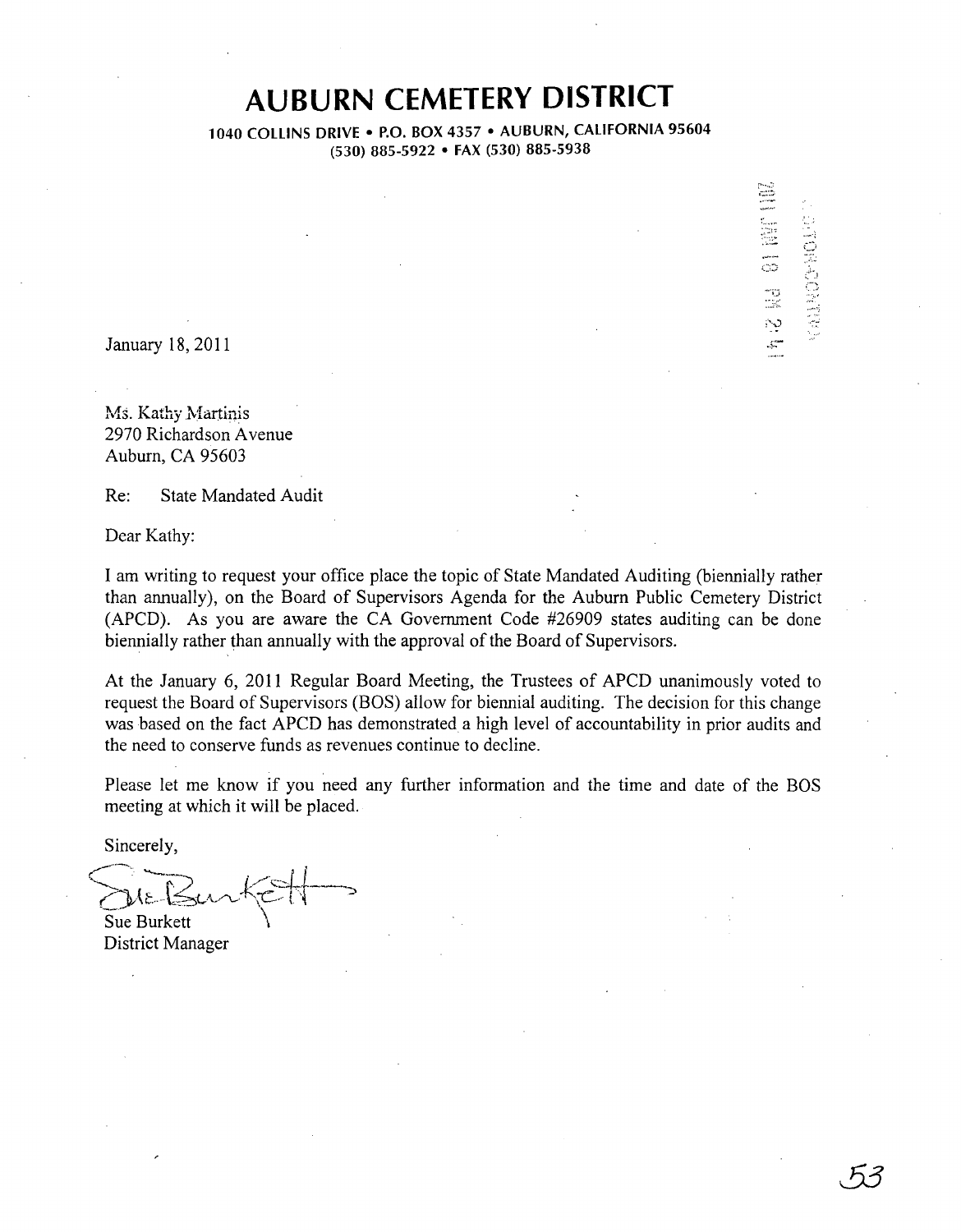# BEFORE THE BOARD OF SUPERVISORS COUNTY **OF** PLACER~ **STATE OF CALIFORNIA**

In the matter of:  $\qquad \qquad$  Resolution No.  $2e^{b}b - 112$ .

A RESOLUTION AUTHORIZING THE EXECUTION AND DELIVERY OF A JOINT EXERCISE OF POWERS AGREEMENT

The following Resolution was duly passed by the Board of Supervisors of the County of Placer at a regular meeting held, only by the following vote on roll call:

Ayes:

Noes:

Absent:

Signed and approved by me after its passage.

Chairman of the Board of Supervisors

Attest: Clerk of the Board

# THE BOARD OF SUPERVISORS (the "Board")OF THE COUNTY OF PLACER (the "County"), STATE OF CALIFORNIA, DOES HEREBY RESOLVE THAT:

WHEREAS, the County of Placer (the "County") is a political subdivision of the State of California (the "State"), organized and existing pursuant to the Constitution and laws of the State;

WHEREAS, the County, upon authorization by this Board of Supervisors (this

"Board"), may pursuant to Article I (commencing with Section 6500) of Chapter 5 of Division 7

of Title 1 of the Government Code of the State of California (the "JPA Law"), enter into a joint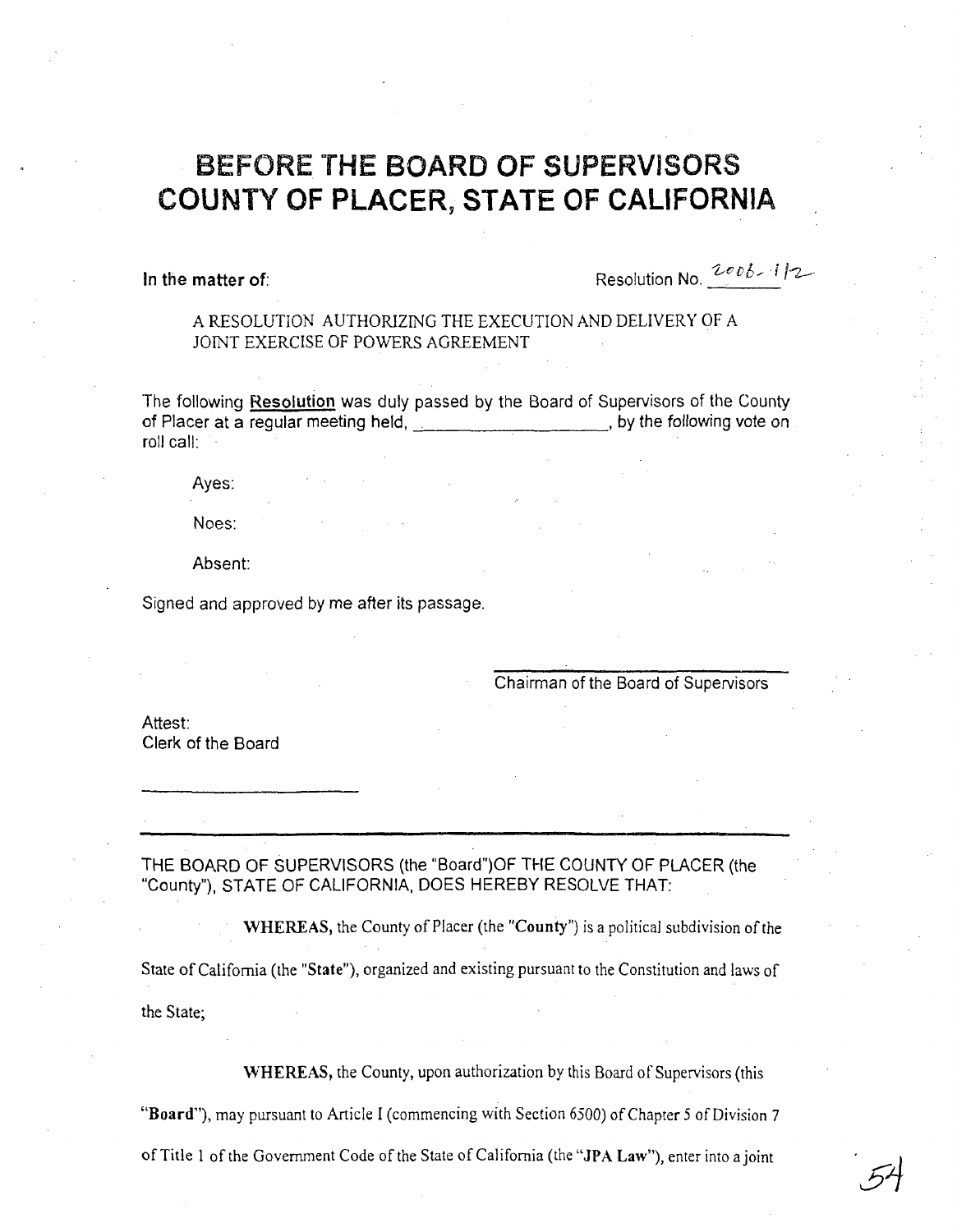exercise of powers agreement with one or more other public agencies pursuant to which such contracting parties may jointly exercise any power common to them; and

WHEREAS, the County and the Placer County Redevelopment Agency (the "Agency") intend to enter into a joint exercise of powers agreement pursuant to the JPA Law (the "Joint Exercise of Powers Agreement") pursuant to which the Placer County Public Financing Authority (the "Authority") will be created to, among other things, finance and refinance various Public Capital Improvements, as defined in the Marks-Roos Local Bond Pooling Act of 1985 constituting Article 4 (commencing with Section 6584) of Chapter 5 of Division 7 of Title I of the Califomia Government Code (the "Bond Pooling Act");

WHEREAS, under the JPA Law and the Joint Exercise of Powers Agreement, the Authority will be a public entity separate and apart from the parties to the Joint Exercise of Powers Agreement, and the debts, liabilities and obligations of the Authority will not be the debts, liabilities or obligations of any of its members or any representative of any of its members . serving on the governing body of the Authority (the "Authority Governing Board"); and

WHEREAS, the Authority, when established, Will be authorized to exercise those powers enumerated in the Joint Exercise of Powers Agreement, as more fully provided by the JPA Law and the Bond Pooling Act, including but not limited to the authority to purchase at public or negotiated sale certain obligations (the "Obligations") issued by members of the Authority and other public agencies, to sell at public or negotiated sale such Obligations or issue and sell at public or negotiated sale bonds secured in whole or in part by such Obligations or by other revenues of the Authority, and to lease real and personal property as lessor and as lessee;

WHEREAS, the County proposes to authorize the execution of the above- . referenced Joint Exercise of Powers Agreement, in substantially the form presented to this Board; and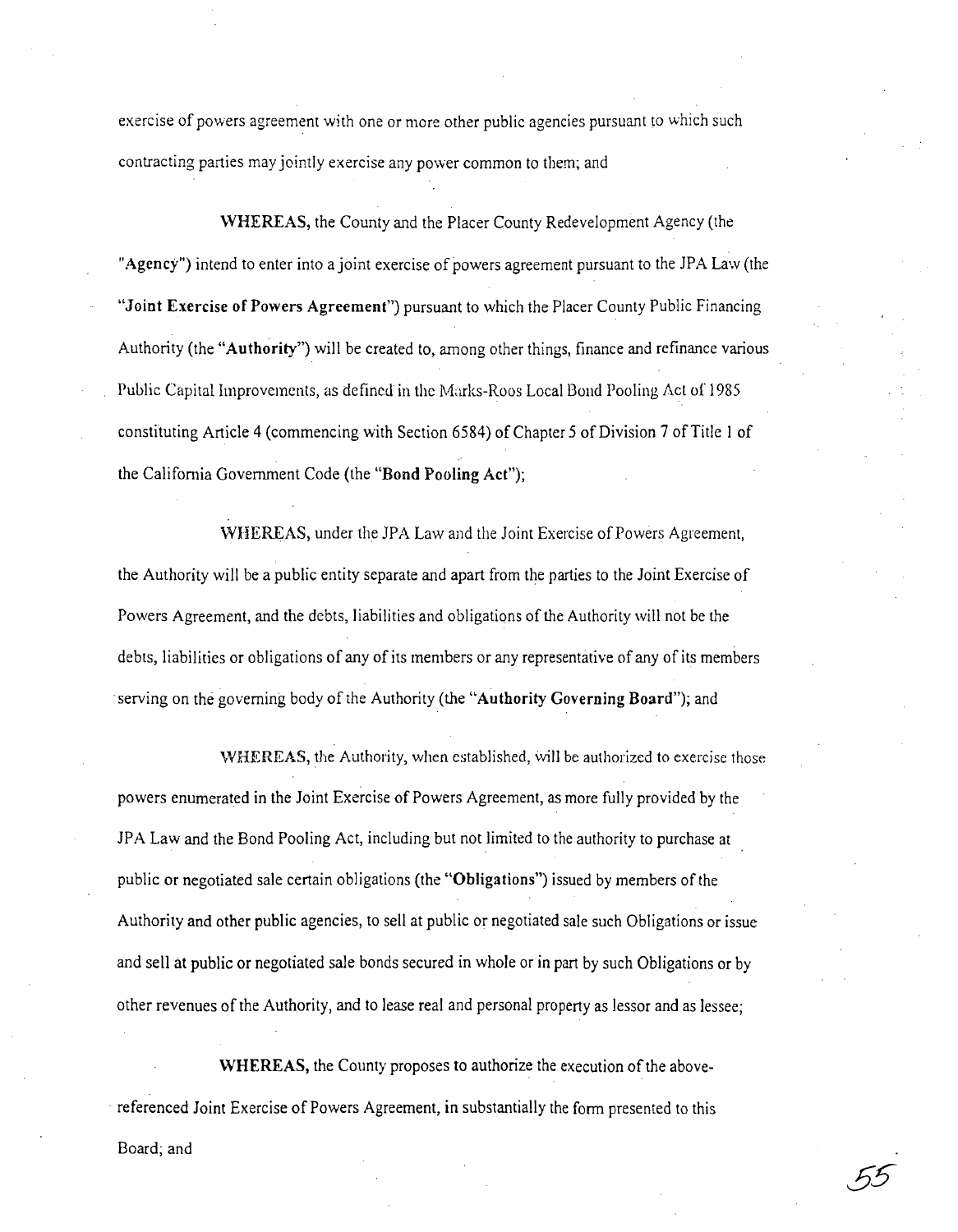WHEREAS, all acts, conditions and things required by the Constitution and laws of the State of California to exist, to have happened and to have been performed precedent to and in connection with the consummation of the transactions authorized hereby do exist, have happened and have been performed in regular and due time, form and manner as required by law, and the County is now duly authorized and empowered, pursuant to each and every requirement of law, to consummate such transactions for the purpose, in the manner and upon the terms herein provided;

# NOW, **THEREFORE, BE IT RESOLVED AS FOLLOWS:**

SECTION 1. Declaration of Board. This Board hereby specifically finds and declares that the actions authorized hereby constitute, and are with respect to, public affairs of the County, and that the statements, findings and determinations of the County set forth in the preambles above and of the documents approved herein are true and correct.

SECTION 2. Joint Exercise of Powers Agreement. The form of Joint Exercise of Powers Agreement, dated as of May 9, 2006, between the County and the Agency, presented to this meeting and on file with the Clerk of this Board (the "Clerk"), is hereby approved. The Chairman of this Board is hereby authorized to execute, acknowledge and deliver said loint Exercise of Powers Agreement in substantially said form, with such changes therein as County Counsel may require or approve, such approval to be conclusively evidenced by the execution and delivery thereof.

SECTION 3. Attestation. The Clerk is hereby authorized and directed to attest the signature of the Board Chair, as may be required or appropriate in connection with the execution and delivery of the Joint Exercise of Powers Agreement.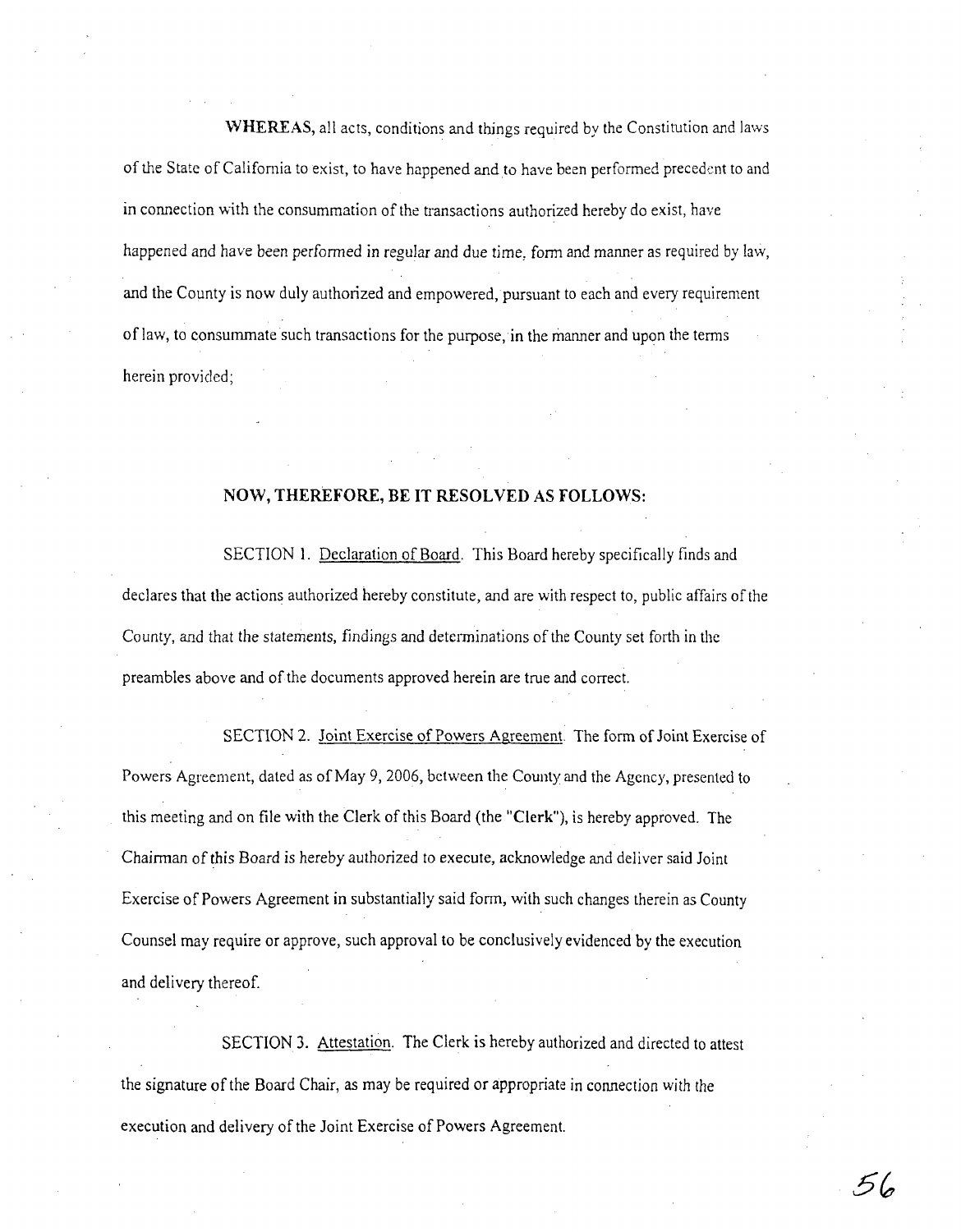SECTION 4. Further Actions. The Chairman of this Board, the Vice Chairman of this Board, the Clerk and any other officer or official of the County are and each of them is hereby authorized and directed, jointly and severally, to do any and all things and to execute and deliver any and all documents which they may deem necessary or advisable in order to consummate, carry out, give effect to and comply with the terms and intent of this resolution and the Joint Exercise of Powers Agreement. Such actions heretofore taken by such officers are hereby ratified, confinned and approved.

SECTION 5. Effective Date. This resolution shall take effect immediately upon its passage.

**51**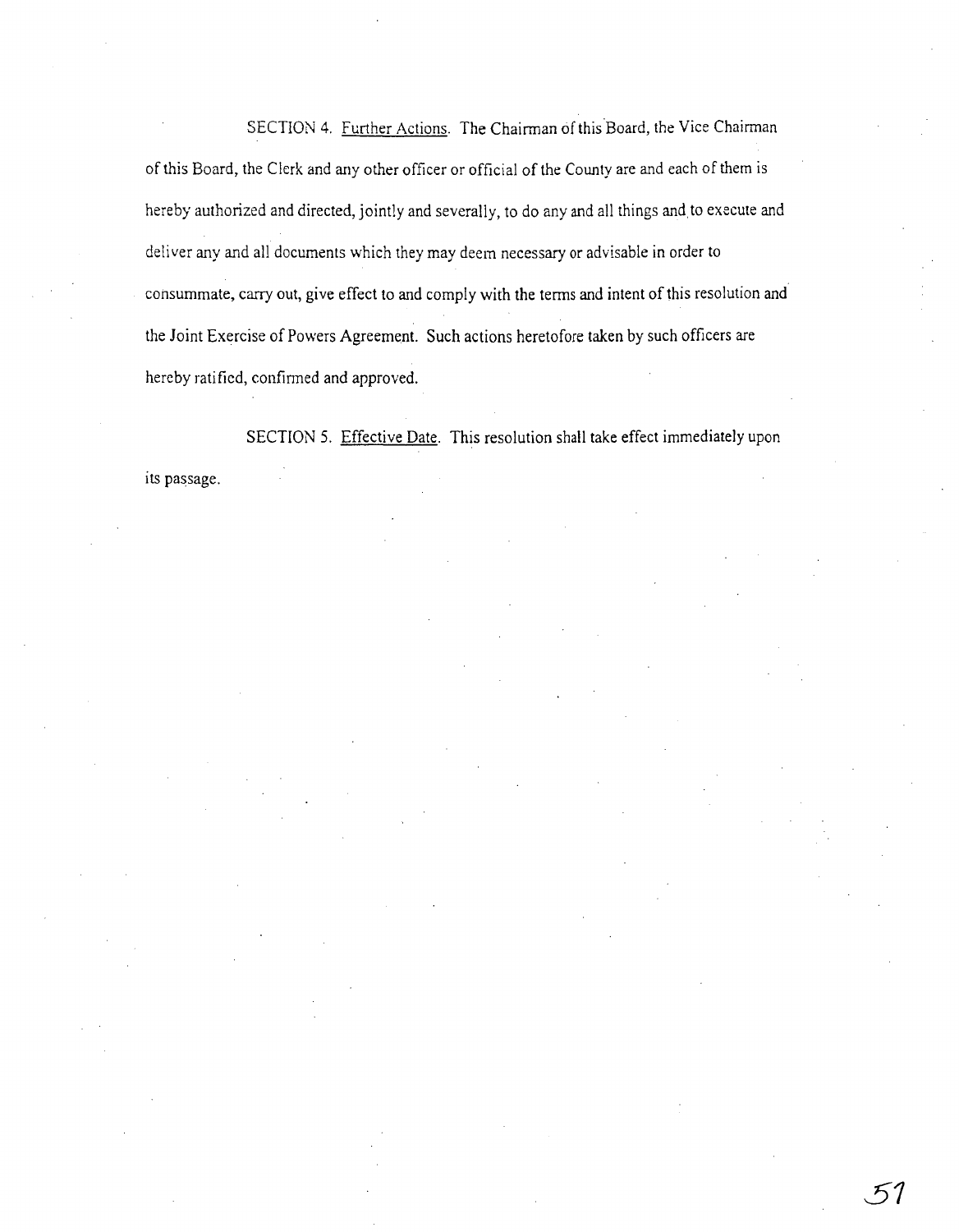#### PLACER COUNTY PUBLIC FINANCING AUTHORlTY

#### JOINT EXERCISE **OF** POWERS AGREEMENT

This Agreement is executed as of May 9, 2006 by and between the COUNTY OF PLACER (the "County"), a California county and political subdivision of the State of California and the PLACER COUNTY REDEVELOPMENT AGENCY (the "Agency"), a California redevelopment agency organized and operating pursuant to the Community Redevelopment Law (Sections 33000 and following, California Health and Safety Code), hereafter referred to as the Members.

## **RECITALS**

This Agreement is predicated upon the following facts:

A. The Members are public agencies organized and operating under the laws of the State of California.

B. The Placer County Public Financing Authority created by this Agreement (the "Authority") is authorized under the Marks-Roos Local Bond Pooling Act of 1985, constituting Article 4, Chapter 5, Division 7, Title 1 (commencing with Section 6584) of the California Government Code, as amended (the "Bond Pooling Act") to, among other things, assist the Members and other local agencies in the financing and refinancing of public capital facilities.

The Authority shall further be authorized to purchase at public or negotiated sale certain qualified obligations, as further defined herein ("Obligations"), issued by Members of the Authority and other public agencies, and sell at public or negotiated sale such Obligations or issue and sell at public or negotiated sale certificates of participation or Authority bonds secured in whole or in part by such Obligations or by other designated revenues.

C. The assistance provided to the Members and other public agencies by the Authority in financing and refinancing of public capital improvements and working capital will result in certain or all of the following significant public benefits to the citizens of the Members and other public agencies:

(1) Demonstrable savings in effective interest rate, bond preparation, bond underwriting, or bond issuance costs.

agency.

(2) Significant reductions in effective user charges levied by a local

fashion.

(3) Employment benefits from undertaking public projects in a timely

(4) More efficient delivery of services by the Members and other local agencies to residential and commercial development.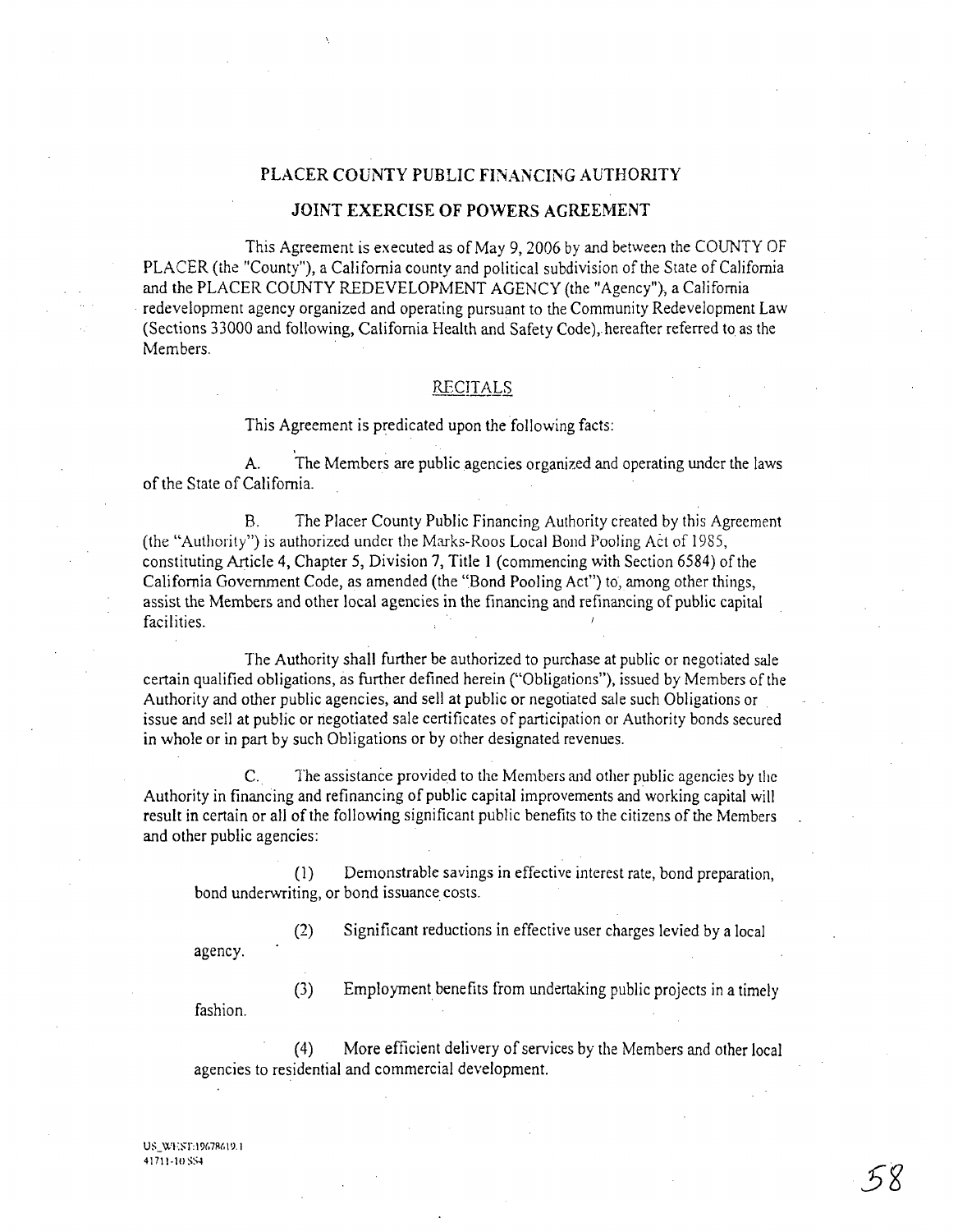D. All capitalized terms used herein are defined in Article III hereof.

NOW, THEREFORE, for and in consideration of the mutual benefits, covenants, and agreements set forth in this Agreement, the parties agree as follows:

# ARTICLE I

# CREATION OF PLACER COUNTY PUBLIC FINANCING AUTHORITY

Pursuant to Article 1 (commencing with Section 6500) of Chapter 5 of Division 7 of Title 1 of the California Government Code (the "JPA Law"), the parties hereto hereby create a public entity separate and apart from the parties to this Agreement, to be known as the Placer County Public Financing Authority, hereinafter referred to as the "Authority." Pursuant to Government Code Section 6508.1, the debts, liabilities, and obligations of the Authority shall not constitute debts, liabilities, or obligations of any party to this Agreement. A Member may separately contract for or assume responsibility for specific debts, liabilities, or obligations of the Authority. For purposes of, and to the extent required by, Government Code Section 6509, in exercising its powers the Authority shall be subject to the restrictions upon the inanner of exercising the powers of the County, except as otherwise authorized or permitted by the JPA Law and the Bond Pooling Act.

#### ARTICLE II

## PURPOSE AND POWERS

The purpose of creating this Authority is to accomplish the purposes of the JPA Law and the Bond Pooling Act, including the financing and/or refinancing of public capital facilities and the purchase of certain Obligations issued by Members of the Authority or other *public* agencies or the *sale* of such Obligations or issuance of bonds of the Authority secured in whole or in part by such Obligations, or by any other designated source of revenues, all as permitted by the JPA Law or the Bond Pooling Act. The Authority shall have all powers common to its Members and all powers granted by applicable law, including, without limitation, the JPA Law and the Bond Pooling Act, and is authorized, in its own name, to do all acts necessary to exercise such powers to fulfill the purposes of this Agreement. Without limiting the foregoing, the Authority shall have the power to do each of the following:

A. Finance and refinance, through the issuance of bonds or other instruments of indebtedness, public capital facilities and working capital and other costs as pennitted by the JPA Law and the Bond Pooling Act.

B. Purchase Obligations.

C. Incur debts, liabilities, and obligations.

D. Acquire, hold or dispose of real and personal property by lease, purchase, sale, and other appropriate means.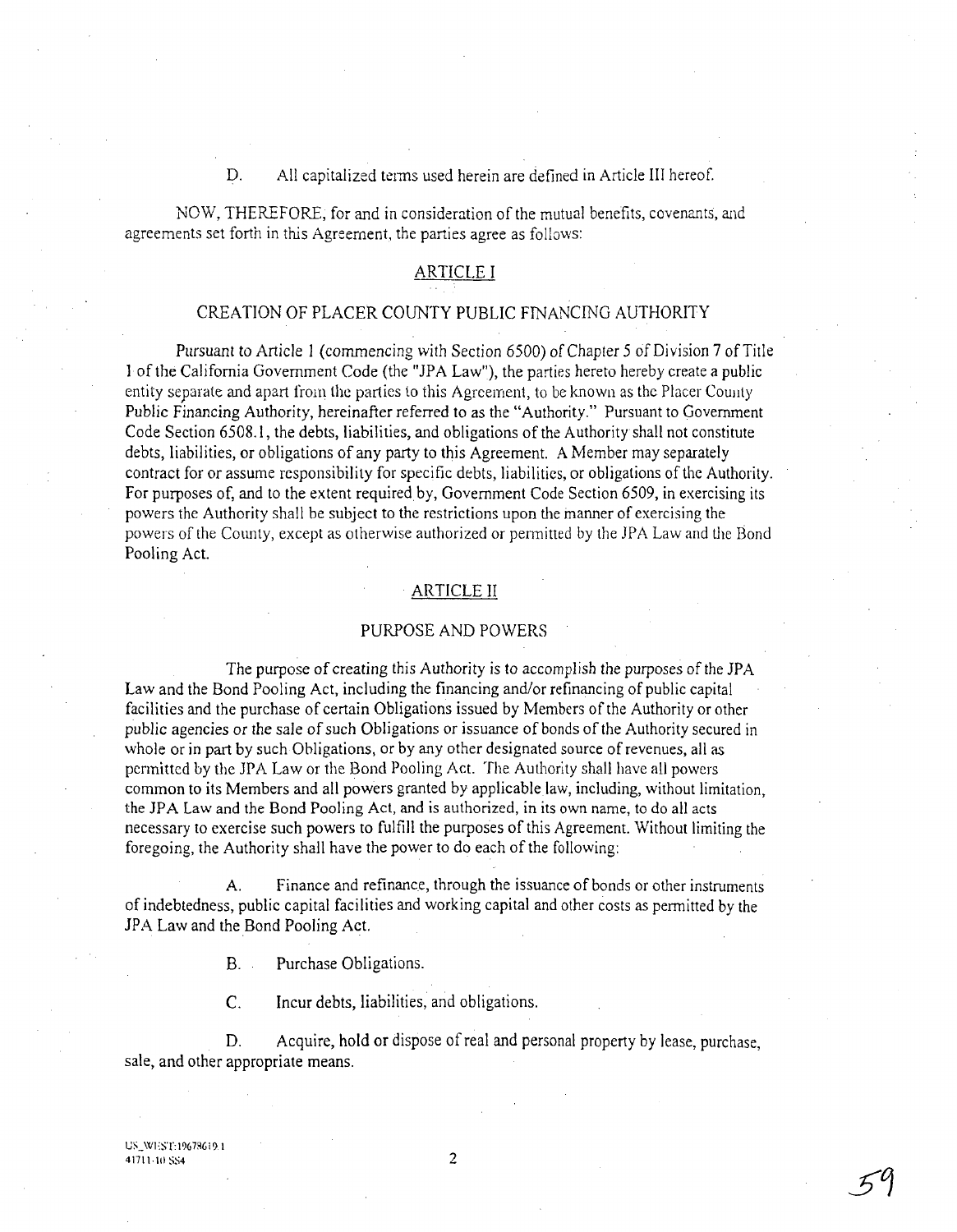E. Receive contributions and donations of property, funds, services, and other fonns of assistance from any source.

F. Sue and be sued in its own name.

G. Employ agents and employees.

H. Acquire, construct, rehabilitate, remodel, install, manage, or operate buildings, works, or improvements.

1. Lease real and personal property (including that of a Member or Local Agency) as lessor and as lessee.

1. Receive, collect, and disburse monies.

K. Invest money in the treasury of the Authority in the same manner and on the same conditions as Local Agencies pursuant to Government Code Section 53601.

L: Exercise all other powers necessary and proper to carry out the provisions of this Agreement.

#### ARTICLE III

## **DEFINITIONS**

The following definitions shall apply to the provisions of this Agreement:

A. "Authority" shall mean the Placer County Public Financing Authority.

B. "Agreement" shall mean this Joint Exercise of Powers Agreement, as it may be amended from time to time, creating the Authority.

C. "Board" or "Governing Board" shall mean the governing body of the Authority.

D. "Bond Pooling Act" shall mean the Marks-Roos Local Bond Pooling Act of 1985, constituting Article 4 (commencing with Section 6584) of the JPA Law.

E. "Bonds" shall mean bonds, notes, commercial paper, lease-purchase agreements, certificates of participation, floating rate, and variable maturity securities or other evidences of indebtedness within the meaning of the term "bond" as defined in Section 6585(c) of the JPA Law issued by the Authority pursuant to the Bond Pooling Act.

F. "Fiscal Year" shall mean the period of time from the date of this Agreement to June 30,2006, and thereafter every 12 month period ending on June 30.

G. *"lPA* Law" shall mean Chapter 5 of Division 7 of Title 1 (commencing with Section 6500) of the California Government Code, as amended from time to time.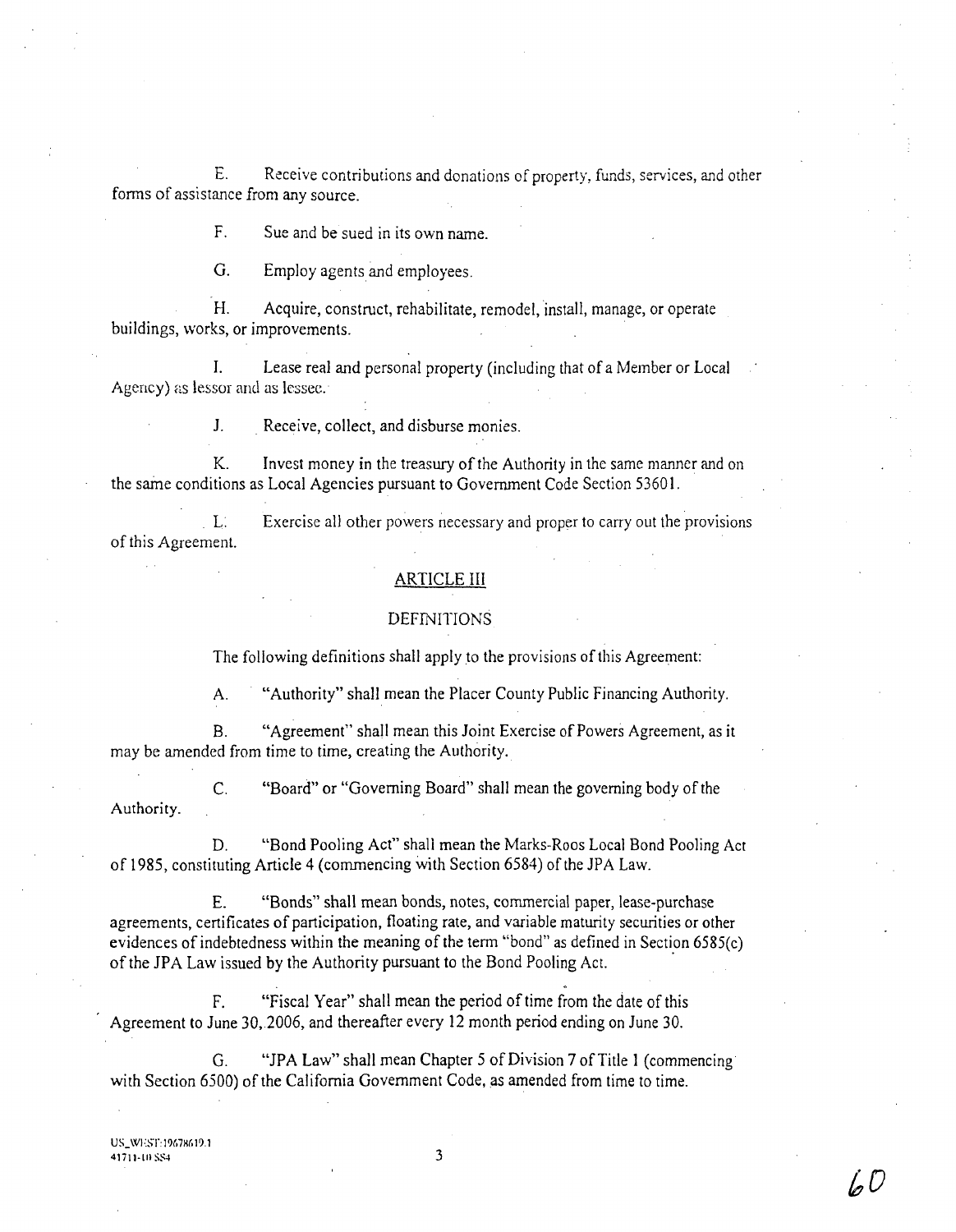H. "Local Agency" shall mean a "local agency" as defined in Section 6585(f) of the JPA Law.

I. "Member" shall mean any public agency (as defined in Section *6500* of the JPA Law) which is a party to this Agreement.

1. "Obligation" shall mean any bond, note, commercial paper, lease-purchase agreement, certificate of participation, floating rate, and variable maturity securities or other evidences of indebtedness within the meaning of the term "bond" as defined in Section 6585(c) of the JPA Law, which is purchased by the Authority from a Local Agency which is the issuer thereof at a public or negotiated sale or which is otherwise acquired by the Authority pursuant to the Bond Pooling Act or a trust agreement or similar instrument providing for the issuance of Bonds.

K. "Public Capital Improvement" shall have the meaning given to such term in Section 6585(g) of the JPA Law.

L. "Working Capital" shall have the meaning given to such term in Section 6585(i) of the JPA Law.

## ARTICLE IV

#### PARTIES TO AGREEMENT

Each Member represents and warrants that it intends to, and does hereby, contract with the other Member identified on the signature page hereof and any new members admitted to the Authority pursuant to Article XIV. Each Member also represents and warrants that the withdrawal or expulsion of any Member, pursuant to Article XII, shall not relieve any Member of its obligations or duties under this Agreement.

#### **ARTICLE V**

#### GOVERNING BOARD

The Authority shall be governed by a Governing Board whose members shall be, at all times, the members of the Board of Supervisors of the County, serving ex-officio (individually a "Representative," collectively the "Representatives"). Each Representative of the Governing Board has one vote. Immediately upon admission of a new Member pursuant to Article XIV, the Member shall be entitled to appoint two Representatives to the Governing Board.

A Representative shall be removed from the Governing Board upon the occurrence of anyone of the following events: (I) the Representative is no longer a member of the Board of Supervisors of the County; or (2) the expulsion or withdrawal of the Member from this Agreement on behalf of which such Representative serves.

Representatives are not entitled to compensation. The Governing Board may authorize reimbursement of expenses incurred by Representatives or their alternates.

US\_WEST: 19678619.1  $41711 \cdot 10$  SS4 4

**{PI**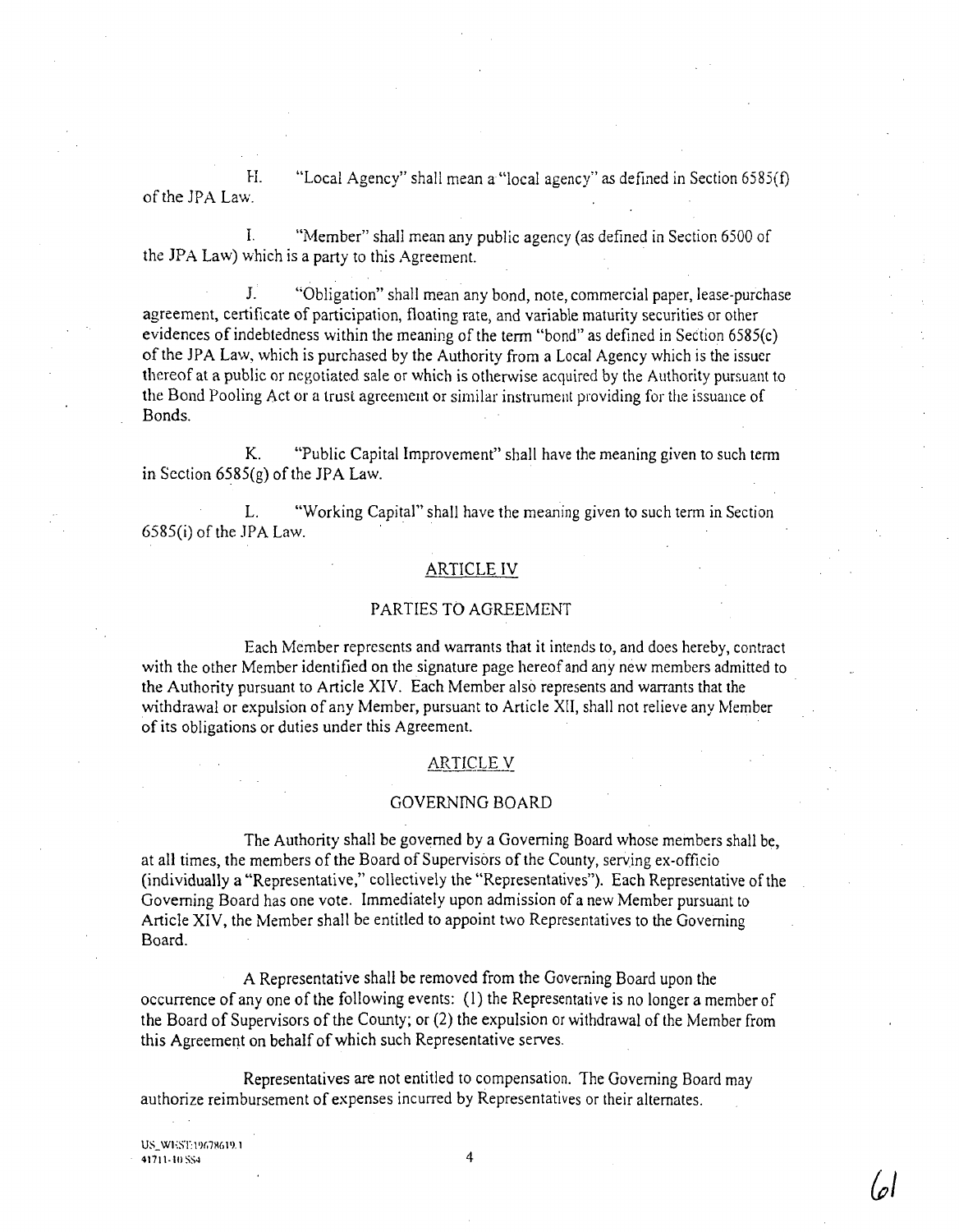### ARTICLE VI

#### BOARD MEETINGS AND RECORDS

M. Meetings. The Governing Board shall hold regular meetings as provided in the ByLaws of the Authority. The Governing Board shall fix by resolution the date upon which, and the hour and place at which, each regular meeting is to be held. The Governing Board may hold special meetings at any time and from time to time in accordance with law.

N. Ralph M. Brown Act. Each meeting of the Governing Board, including without limitation regular, adjourned regular, and special meetings shall be called, noticed, held, and conducted in accordance with the Ralph M. Brown Act (Section 54950 et seq. of the California Government Code).

O. Minutes. The Authority shall have minutes of regular, adjourned regular,· and special meetings kept by the Secretary of the Authority. As soon as possible after each meeting, the Secretary of the Authority shall forward to each Governing Board Representative and each Member copies of the minutes.

P. Ouorum. A majority of the Representatives of the Governing Board is a quorum for the transaction of business. However, less than a quorum may adjourn from time to time. A vote of the majority of a quorum at a meeting is sufficient to take action.

#### **ARTICLE VII**

# OFFICERS

The Chairman of the Board of Supervisors, the Vice Chairman of the Board of Supervisors and the Clerk of the Board of Supervisors are designated as Chair, Vice-Chair and Secretary, respectively, of the Authority. The Chair shall preside at and conduct all meetings of the Governing Board. In the absence or inability of tile Chair to act, the Vice-Chair *acts* as . Chair. The Governing Board may appoint such other officers as it considers necessary. Officers are not entitled to compensation. The Governing Board may authorize reimbursement of expenses incurred by officers.

Pursuant to the provisions of Government Code Section 6505.5, the County Treasurer of the County shall be designated as the depositary and Treasurer of the Authority, and the County Auditor of the County shall be designated as the Auditor of the Authority, each to perform the functions prescribed by said Section 6505.5.

#### ARTICLE VIII

# AMENDMENTS TO THIS AGREEMENT

This Agreement may be amended at any time by written consent of all of the Members acting through their governing bodies.

US\_WEST:19678619.1 <sup>1</sup>/<sub>1711-110</sub> ss\* 5<br> $\frac{1711-111}{5}$ 

کہ ا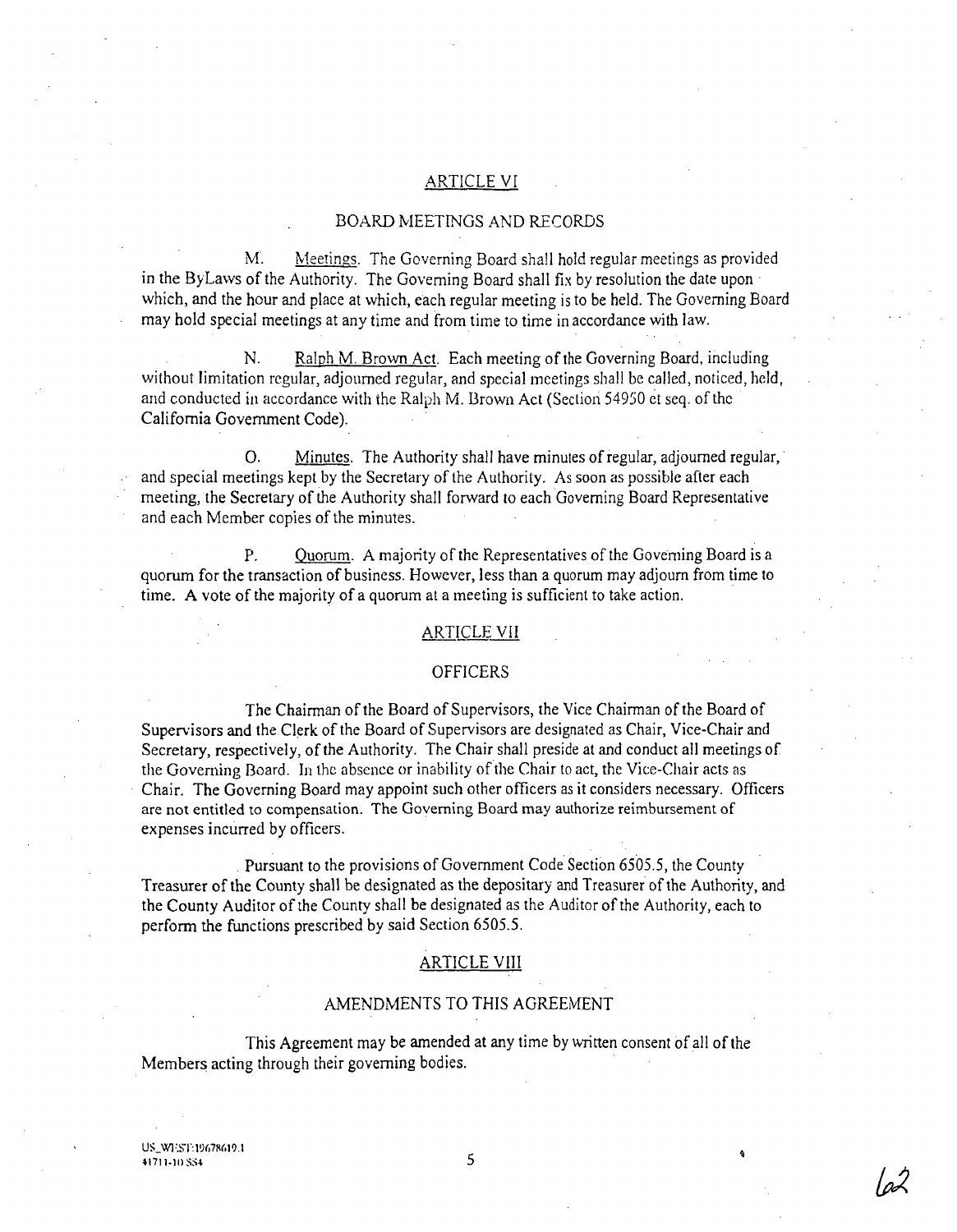# ARTICLE IX

#### BuDGET

It being anticipated that the Authority shall at no time come into the possession of any money or other tangible assets, the Authority shall not adopt an annual budget. In the event that, at any time in the future the Authority comes into the possession of any money or other tangible assets, the Governing Board shall commence to and shall thereafter adopt an annual budget as soon as possible for the first Fiscal Year and not later than thirty days prior to the beginning of each Fiscal Year thereafter.

# ARTICLE X

# ANNUAL AUDIT AND REVIEW

In the unanticipated event that the Authority comes into the possession of any money or other tangible assets, the Authority shall cause an annual financial audit of the accounts and records to be made by a certified public accountant in compliance with California Government Code Sections 6505 and 6505.5 or 6505.6 with respect to all receipts, disbursements, other transactions, and entries into the books of the Authority. The minimum requirements of the audit shall be those prescribed by the State Controller for special districts . under California Government Code Section 26909 and shall conform to generally accepted auditing standards. A report of each audit shall be filed as a public record with each of the Members and also with the County Auditor of the County. The report shall be filed within twelve months of the end of the Fiscal Year under examination. The Authority shall pay all costs of such financial audits.

#### ARTICLE Xl

#### ESTABLISHMENT AND ADMINISTRATION OF FUNDS

Funds of the Authority may be commingled with other funds of the Authority for investment and administration purposes.

The Treasurer shall draw warrants to pay demands against the Authority when the demands have been approved in writing by the Chair or the designee in writing of the Chair.

All funds or other property acquired by the Authority as a result of this Agreement shall be paid and disbursed as provided in resolutions of the Governing Board or in any trust agreement or similar instrument securing Bonds.

### ARTICLE XII

#### WITHDRAWAL AND EXPULSION

Subject to the restrictions set forth in Article XIII, the Governing Board, by a vote of two-thirds of the governing body, may expel any Member at any time for material breaches of this Agreement. Subject to the restrictions set forth in Article *XlII,* any Member may at any time

US\_WEST:19678619.1  $41711-10$  SS4 6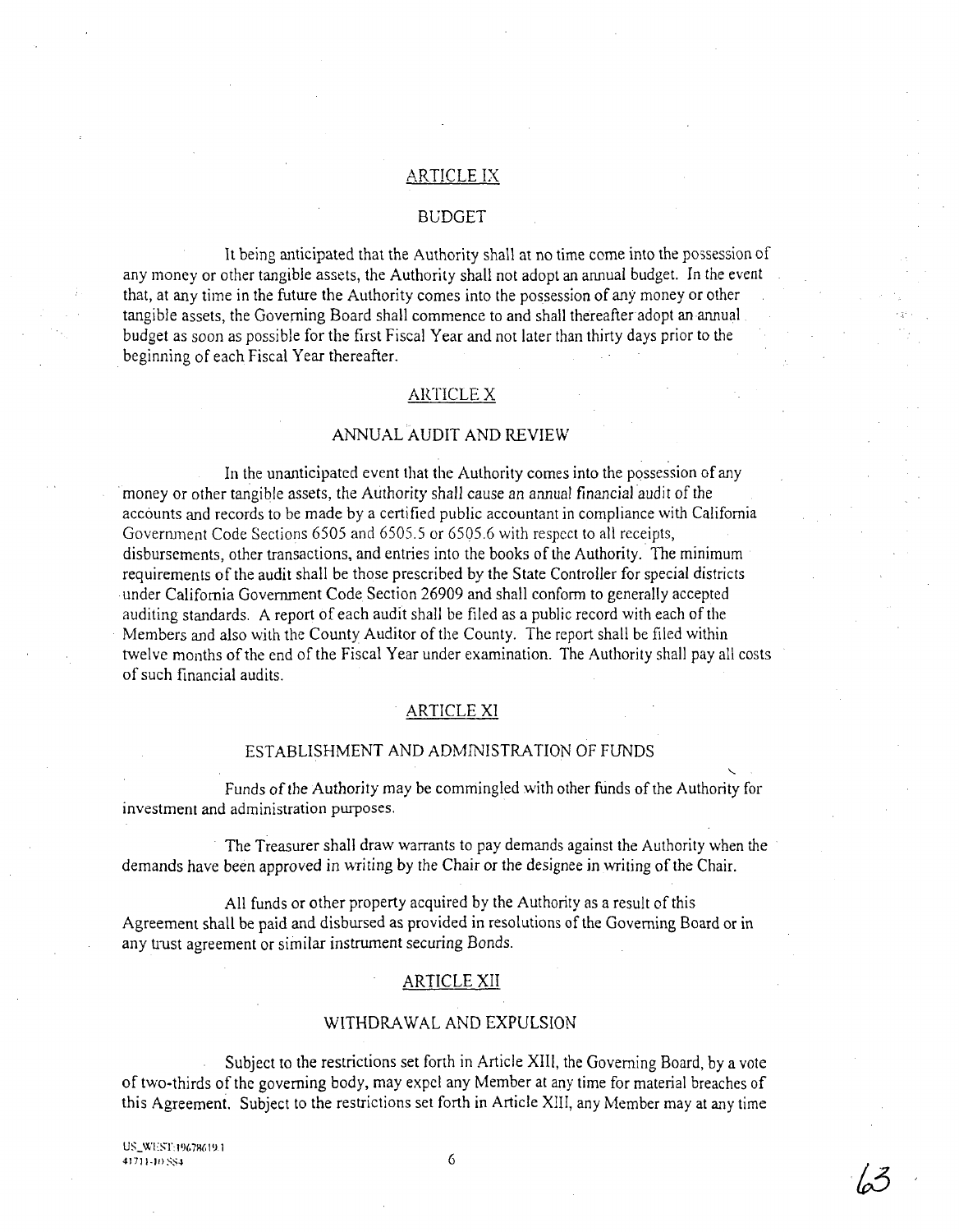withdraw from this Agreement upon 90 days' written notice to the other Members, provided that after such withdrawal there shall be at least two Members.

The withdrawal or expulsion of any Member shall not terminate its responsibility under any Obligation of such Member or under any actions taken in connection therewith.

# ARTICLE XIII

## **TERMINATION**

This Agreement shall continue until terminated. However, it cannot be. terminated until such time as all principal of and interest on Bonds, and all other amounts payable under the trust agreements pursuant to which such Bonds have been issued, shall have been paid in full. Thereafter, this Agreement may be terminated by vote or written consent of two-thirds of the Members; provided, however, that this Agreement and the Authority shall continue to exist for the purposes of disposing of all claims, the distribution of assets, and any other functions necessary to conclude the affairs of the Authority.

After completion of the Authority's purposes, any surplus money on deposit in any fund or account of the Authority shall be returned in proportion to the contributions made as required by Section 6512 of the California Government Code. In the event such surplus is generated from proceeds of any Bonds or the payment to the Authority of amounts due with respect to any Obligations, such surplus shall be distributed as provided in the applicable trust agreement. The Govcming Board is vested with all powers of the Authority for the purpose of concluding and dissolving the business affairs of the Authority.

#### ARTICLE XIV

#### NEW MEMBERS

With the approval of two-thirds of the Governing Board, any qualified public agency (as defined in Section 6500 of the JPA Law) may become a party to this Agreement. A public agency requesting membership shall apply by presenting to the Authority a resolution of the public agency approving this Agreement. The date and the terms upon which the applying public agency will become a Member will be determined by the Governing Board.

### ARTICLE XV

# LIABILITY OF THE AUTHORITY

. Subject to limitations thereon contained in any trust agreement or other instrument pursuant to which Bonds are issued, funds of the Authority may be used to defend, indemnify, and hold harmless the Authority, any Member, any member of the Governing Board . and any employee or officer of the Authority for their actions taken within the scope of their duties while acting on behalf of the Authority.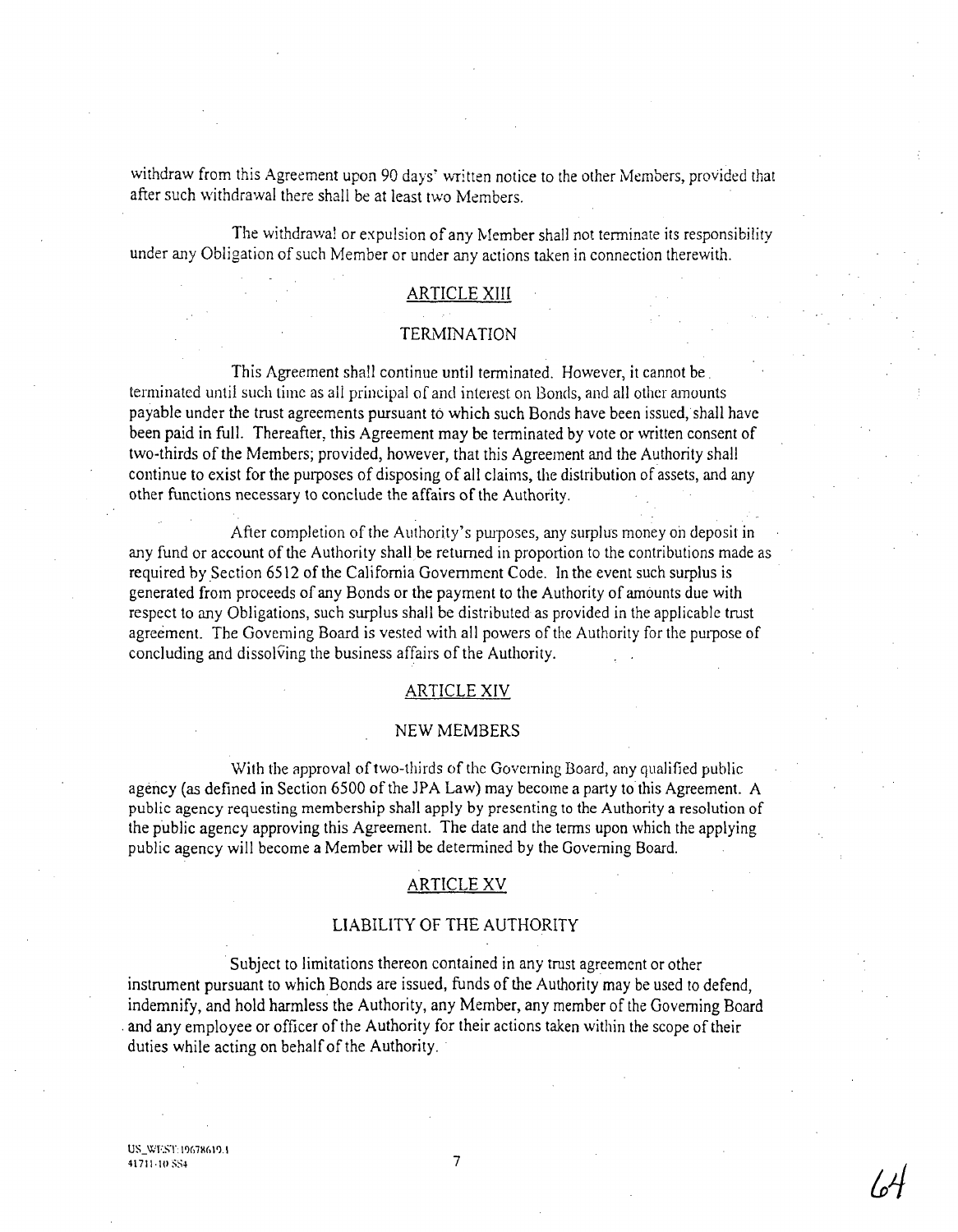# ARTICLE XVI

### NOTICES

Notices under this Agreement shall be sufficiently given and shall be deemed . given when delivered or mailed by first-class mail, postage prepaid, or sent by telegram, telecopier or telex, addressed to the parties as follows:

If to the County of Placer: County of Placer 17S FuiweiJcr Avenue Auburn, CA 95603 Attention: Clerk of the Board of Supervisors

If to the Placer County Redevelopment Agency

Placer County Redevelopment Agency Auburn, CA 95603 Attention: Agency Secretary

The above parties may, by notice given hereunder, designate any further or different addresses to which subsequent notices or other communications shall be sent. Notices of new Members shall be sufficiently given when delivered in the manner described above to the address indicated in the amendment to this Agreement adding such new Member.

#### ARTICLE XVII

# SEVERABILITY

Should any portion, term, condition, or provision of this Agreement be decided by a court of competent jurisdiction to be illegal or in conflict with any law of the State of California, or be otherwise rendered unenforceable or ineffectual, the validity of the remaining portions, terms, conditions, and provisions shall not be affected thereby.

# ARTICLE XVIII

#### AGREEMENT COMPLETE

The foregoing constitutes the full and complete Agreement of the parties. There are no oral understandings or agreements not set forth in writing herein.

# ARTICLE XIX

# GOVERNING LA W

This Agreement shall be governed by and construed in accordance with the laws of the State of California.

US\_WEST:19678619.1  $41711 \cdot 10$  SS4 8

15